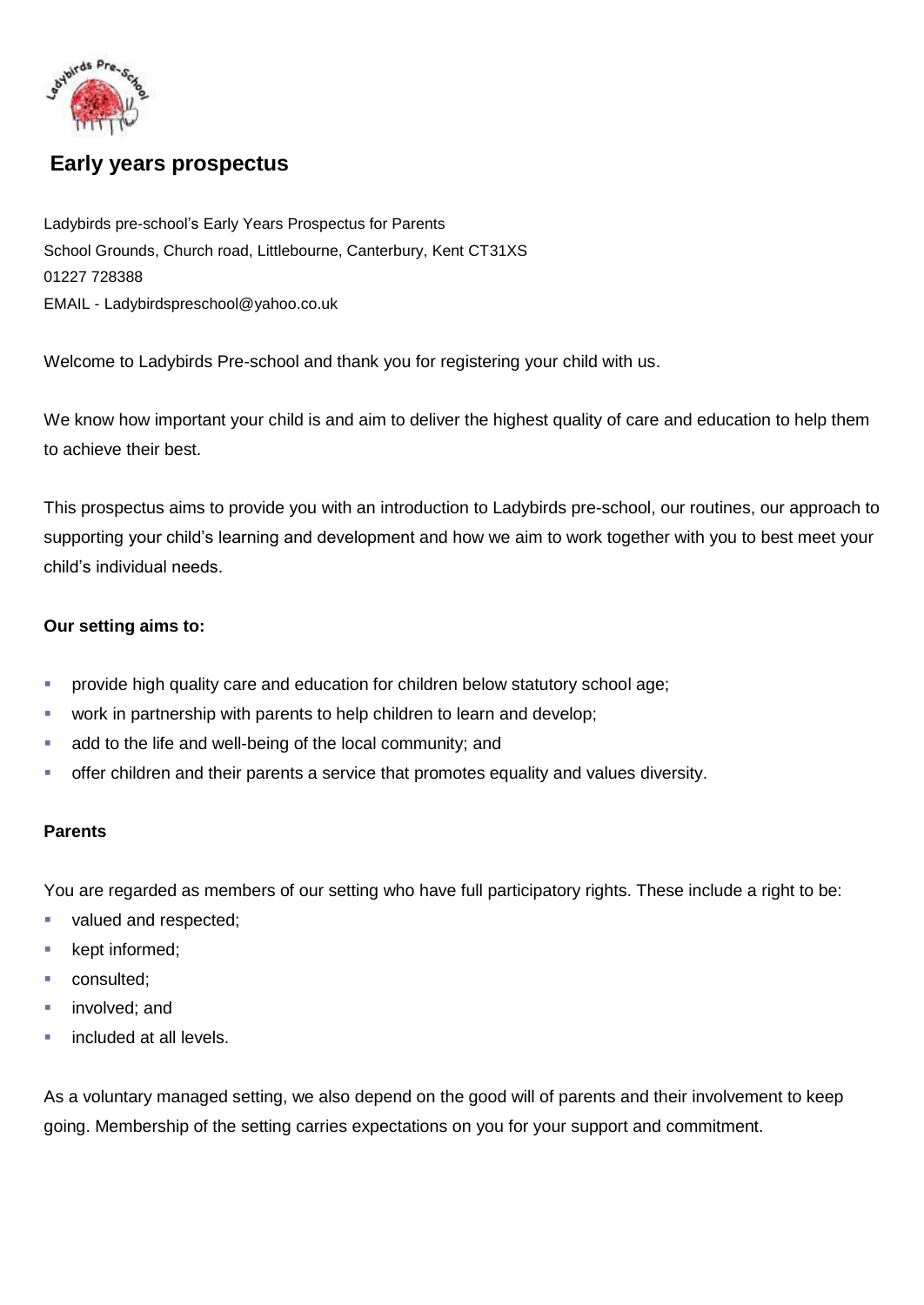### **Children's development and learning**

We aim to ensure that each child:

- **is in a safe and stimulating environment;**
- is given generous care and attention, because of our ratio of qualified staff to children, as well as volunteer helpers:
- **has the chance to join in with other children and adults to live, play, work and learn together;**
- is helped to take forward her/his learning and development by being helped to build on what she/he already knows and can do;
- has a personal key person who makes sure each child makes satisfying progress;
- is in a setting that sees parents as partners in helping each child to learn and develop; and
- **is in a setting in which parents help to shape the service it offers.**

## **How we provide for development and learning**

Children start to learn about the world around them from the moment they are born. The care and education offered by our setting helps children to continue to do this by providing all of the children with interesting activities that are appropriate for their age and stage of development.

### **Our approach to learning and development and assessment**

#### *Learning through play*

Being active and playing supports young children's learning and development through doing and talking. This is how children learn to think about and understand the world around them. We use the EYFS statutory guidance on education programmes to plan and provide opportunities which will help children to make progress in all areas of learning. This programme is made up of a mixture of activities that children plan and organise for themselves and activities planned and led by practitioners.

#### *Assessment*

We assess how young children are learning and developing by observing them frequently. We use information that we gain from observations, as well as from photographs or videos of the children, to document their progress and where this may be leading them. We believe that parents know their children best and we will ask you to contribute to assessment by sharing information about what your child likes to do at home and how you, as parents, are supporting development.

We make periodic assessment summaries of children's achievement based on our on-going development records. These form part of children's records of achievement. We undertake these assessment summaries at regular intervals, as well as times of transition, such as when a child moves into a different group or when they go on to school.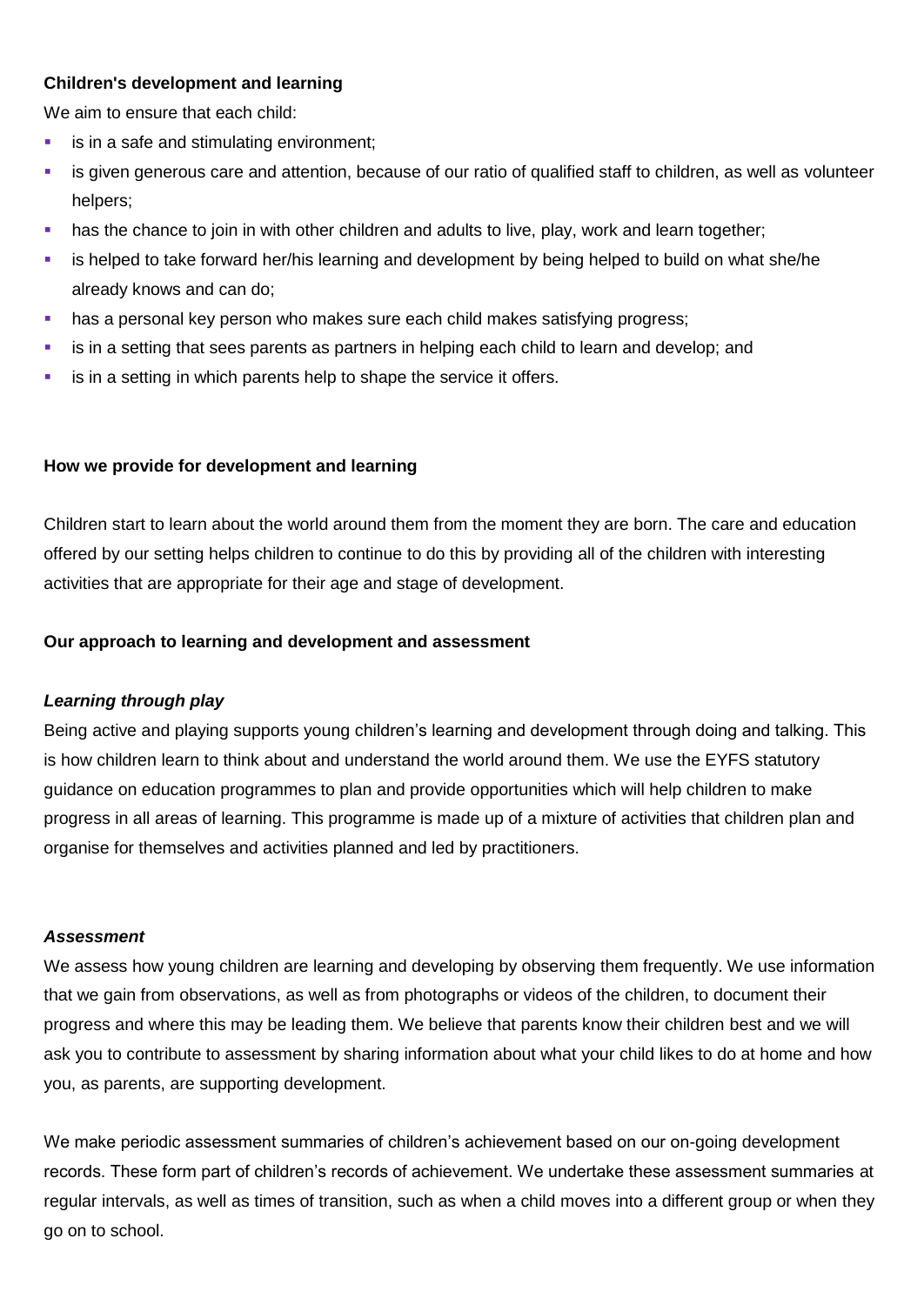### *The progress check at age two*

The Early Years Foundation Stage requires that we supply parents and carers with a short written summary of their child's development in the three prime areas of learning and development - personal, social and emotional development; physical development; and communication and language - when a child is aged between 24 - 36 months. Your child's key person is responsible for completing the check using information from on-going observational assessments carried out as part of our everyday practice, taking account of the views and contributions of parents and other professionals.

### **Records of achievement**

We keep a record of achievement for each child. Your child's record of achievement helps us to celebrate together her/his achievements and to work together to provide what your child needs for her/his well-being and to make progress.

Your child's key person will work in partnership with you to keep this record. To do this you and she will collect information about your child's needs, activities, interests and achievements. This information will enable the key person to identify your child's stage of progress. Together, we will then decide on how to help your child to move on to the next stage. At Ladybirds we use an online journal called Tapestry. This allows parents to access the journal at home and add any observations or comments if they wish.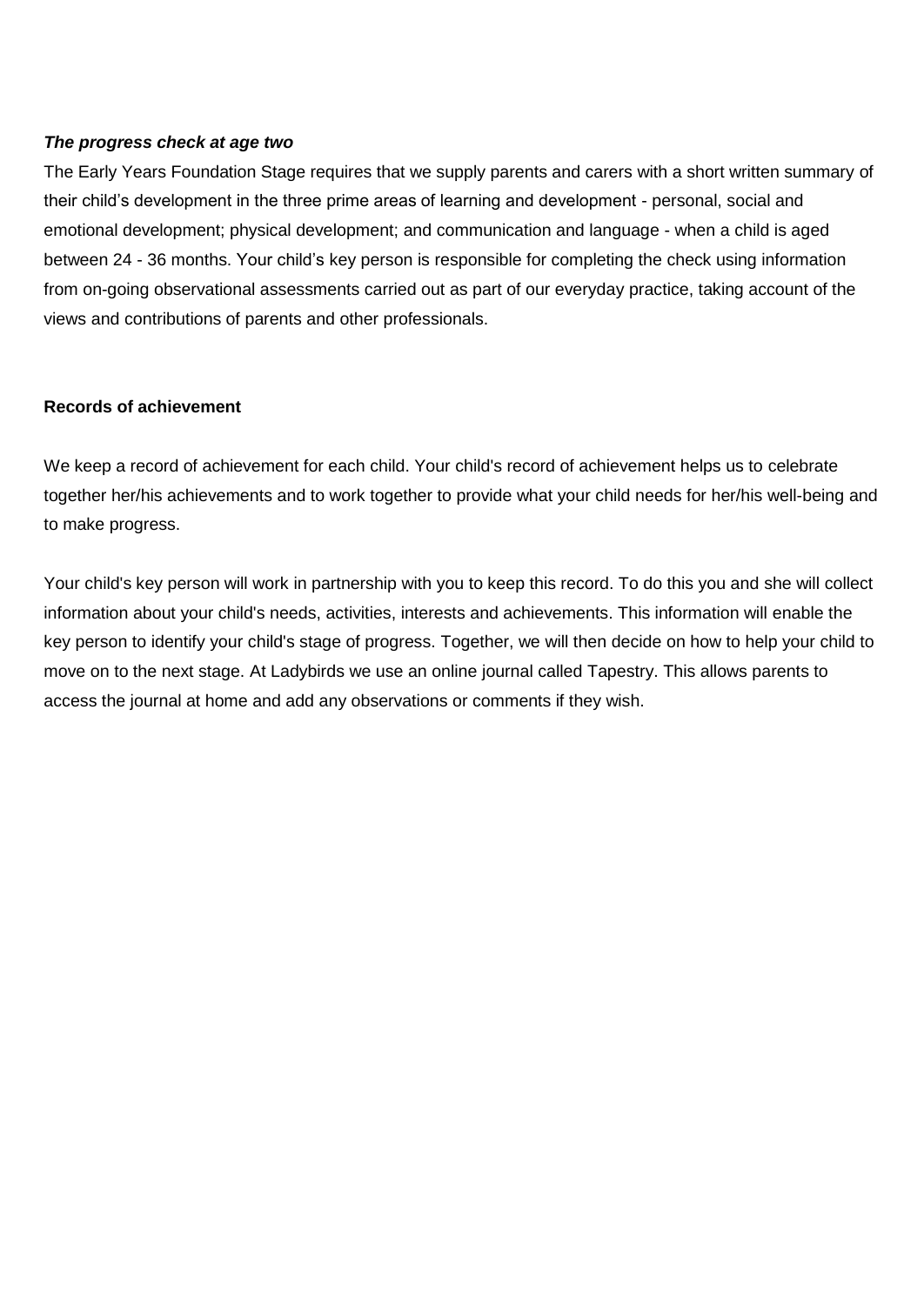## **Working together for your children**

We maintain the ratio of adults to children in the setting that is set by the Safeguarding and Welfare Requirements. We also have students, where possible, to complement these ratios. This helps us to:

- qive time and attention to each child;
- **talk with the children about their interests and activities;**
- help children to experience and benefit from the activities we provide; and
- allow the children to explore and be adventurous in safety.

The staff who work at our setting are:

| <b>Name</b>                | <b>Job Title</b>                | <b>Qualifications and Experience</b>   |
|----------------------------|---------------------------------|----------------------------------------|
|                            |                                 | Foundation Degree in Early             |
| <b>Carol Childs</b>        | Manager and safeguarding        | Childhood Studies. NVQ4 Early Years    |
|                            | officer                         | and child development. 25 years of     |
|                            |                                 | experience with working in Early       |
|                            |                                 | years.                                 |
|                            |                                 |                                        |
| Sarah Maguire              | Deputy Manager and SENCO        | NVQ 3 in Early years and childhood     |
|                            |                                 | development. 17 years of experience    |
|                            |                                 | with working in early years            |
|                            |                                 | Level 3 Diploma in early years and     |
| <b>Madeline Howling</b>    | Senior Early Years Practitioner | education.                             |
|                            |                                 | Diploma in nursery nursing many        |
| Rebecca Twilley            | Senior Early Years Practitioner | years of experience in early years and |
|                            |                                 | education.                             |
|                            |                                 | Level 2 in Early years and education   |
| <b>Charlotte Flockhart</b> | Early years Practitioner        |                                        |
| Alysha Chatfield           | Early years Practitioner        | Level 3 Early years and education      |
|                            |                                 |                                        |
| Zoe Flannery               | Senior Early years Practitioner | Level 3 Diploma in early years and     |
|                            |                                 | education.                             |
| Donna Featherstone         | Early years Practitioner        | <b>NNEB</b>                            |
|                            |                                 |                                        |
| Amy Dring                  | Early years Practitioner        | Level 3 Early years and education      |
|                            |                                 |                                        |
| <b>Lucy Starr</b>          | Early years Practitioner        | Level 2 in Early years and education   |
|                            |                                 |                                        |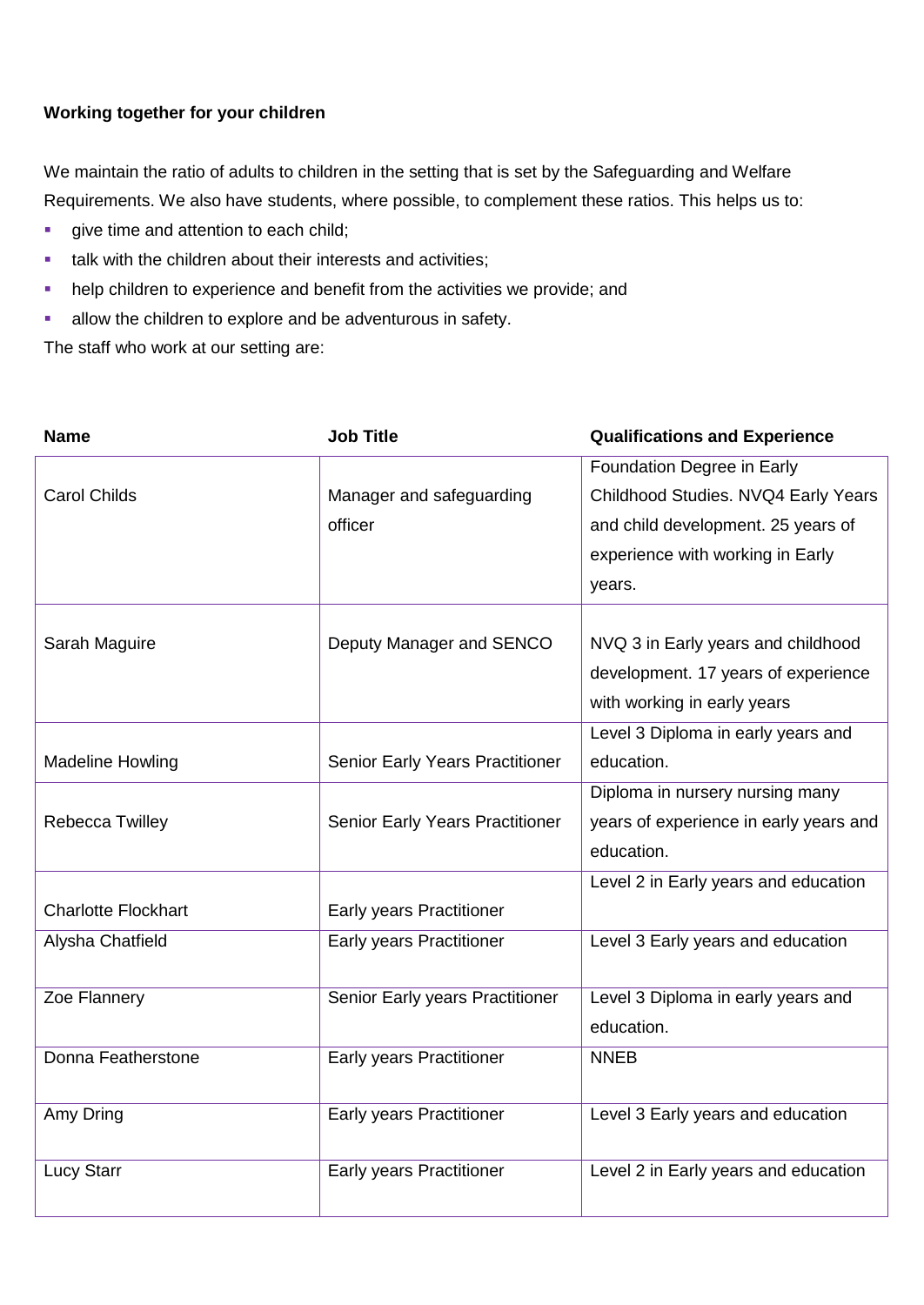## **Opening Hours**

Ladybirds pre-school is open for 38 weeks of the year and currently follows the KCC term time dates with an additional 5 staff development days per year.

We are open Monday to Friday from 8.30/9am until 3pm each day and sessions run from 8.30/9am – 12pm, 8.30/9am -1pm, 8.30/9am – 3pm or 12pm-3pm.

### **How parents take part in the setting**

Our setting recognises parents as the first and most important educators of their children. All of our staff see themselves as partners with parents in providing care and education for their children. There are many ways in which parents take part in making our setting a welcoming and stimulating place for children and parents, such as:

- exchanging knowledge about their children's needs, activities, interests and progress with our staff;
- **CONTREGIST CONTREGIST CONTREGIST** contributing to the progress check at age two;
- helping at sessions of the setting;
- **sharing their own special interests with the children;**
- helping to provide and look after the equipment and materials used in the children's play activities;
- **•** being part of the management of the setting where appropriate;
- taking part in events and informal discussions about the activities and curriculum provided by the setting;
- joining in community activities, in which the setting takes part; and
- **•** building friendships with other parents in the setting.

## **The parents**

Our setting welcomes parents help and if they would like to help at a particular session or sessions of the setting please speak to the manager. Helping at the session enables parents to see what the day-to-day life of our setting is like and to join in helping the children to get the best out of their activities.

## **Joining in**

Joining as a parent volunteer is not the only means of taking part in the life of the setting. Parents can offer to take part in a session by sharing their own interests and skills with the children. Parents have visited the setting to read stories, cook with the children and bring in their pets.

We welcome parents to drop into the setting to see it at work or to speak with the staff.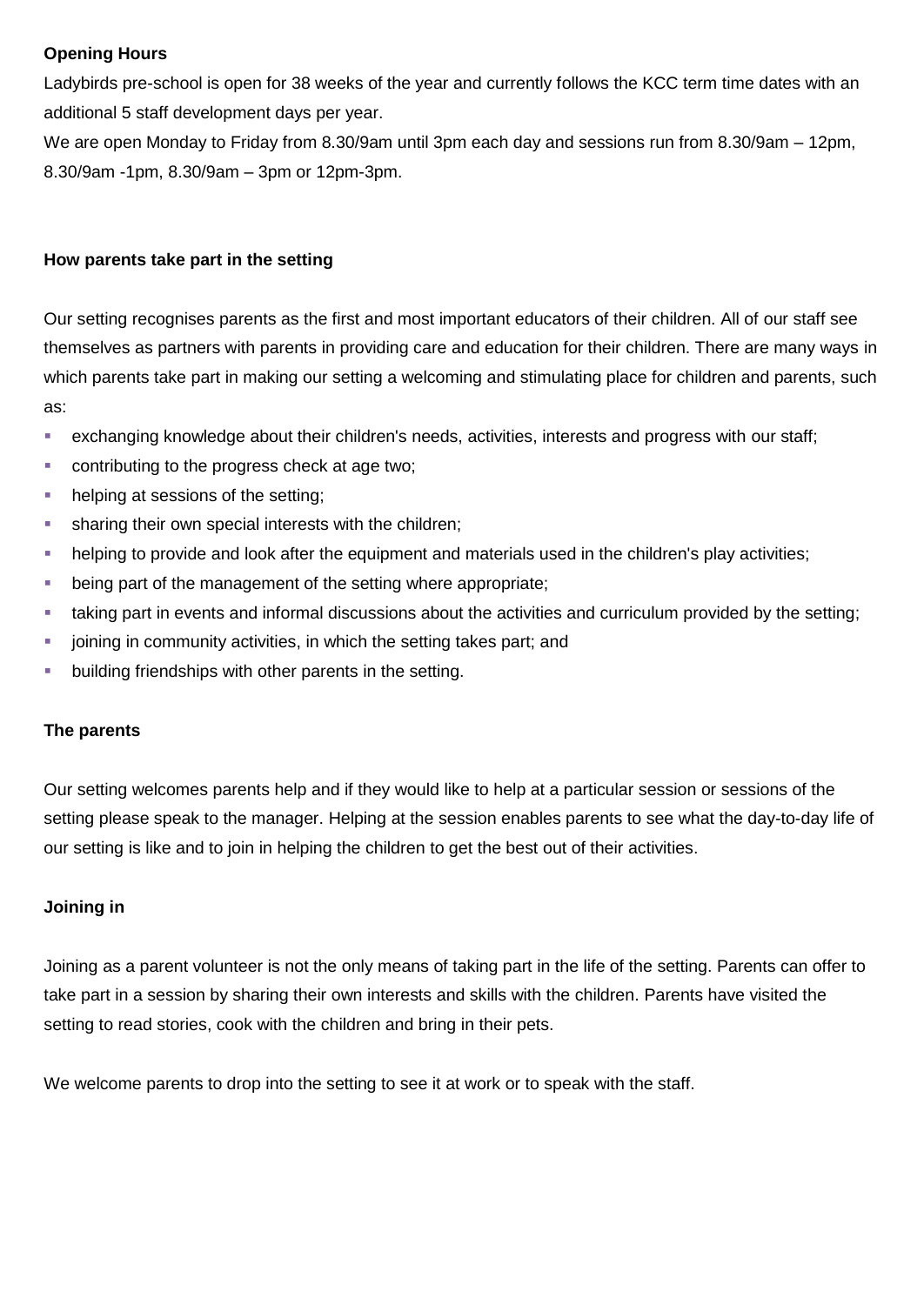#### **Key person and your child**

Our setting uses a key person approach. This means that each member of staff has a group of children for whom she/he is particularly responsible. Your child's key person will be the person who works with you to make sure that the childcare that we provide is right for your child's particular needs and interests. When your child first starts at the setting, she will help your child to settle and throughout your child's time at the setting, she will help your child to benefit from our activities.

### **Learning opportunities for adults**

As well as gaining childcare qualifications, our staff take part in further training to help them to keep up-to date with thinking about early years care and education.

### **The setting's timetable and routines**

Our setting believes that care and education are equally important in the experience which we offer children. The routines and activities that make up the day in our setting are provided in ways that:

- help each child to feel that she/he is a valued member of the setting;
- **ensure the safety of each child;**
- help children to gain from the social experience of being part of a group; and
- **Perovide children with opportunities to learn and help them to value learning.**

#### **The session**

We organise our sessions so that the children can choose from, and work at, a range of activities and, in doing so, build up their ability to select and work through a task to its completion. The children are also helped and encouraged to take part in adult-led small and large group activities, which introduce them to new experiences and help them to gain new skills, as well as helping them to learn to work with others. Outdoor activities contribute to children's health, their physical development and their knowledge of the world around them. The children have the opportunity, and are encouraged, to take part in outdoor child-chosen and adult-led activities, as well as those provided in the indoor playroom.

#### **Snacks and meals**

We make snacks a social time at which children eat together and we encourage the children to bring in a piece of fruit from home. We plan the menus for snacks so that they provide the children with healthy and nutritious food. Please tell us about your child's dietary needs and we will plan accordingly.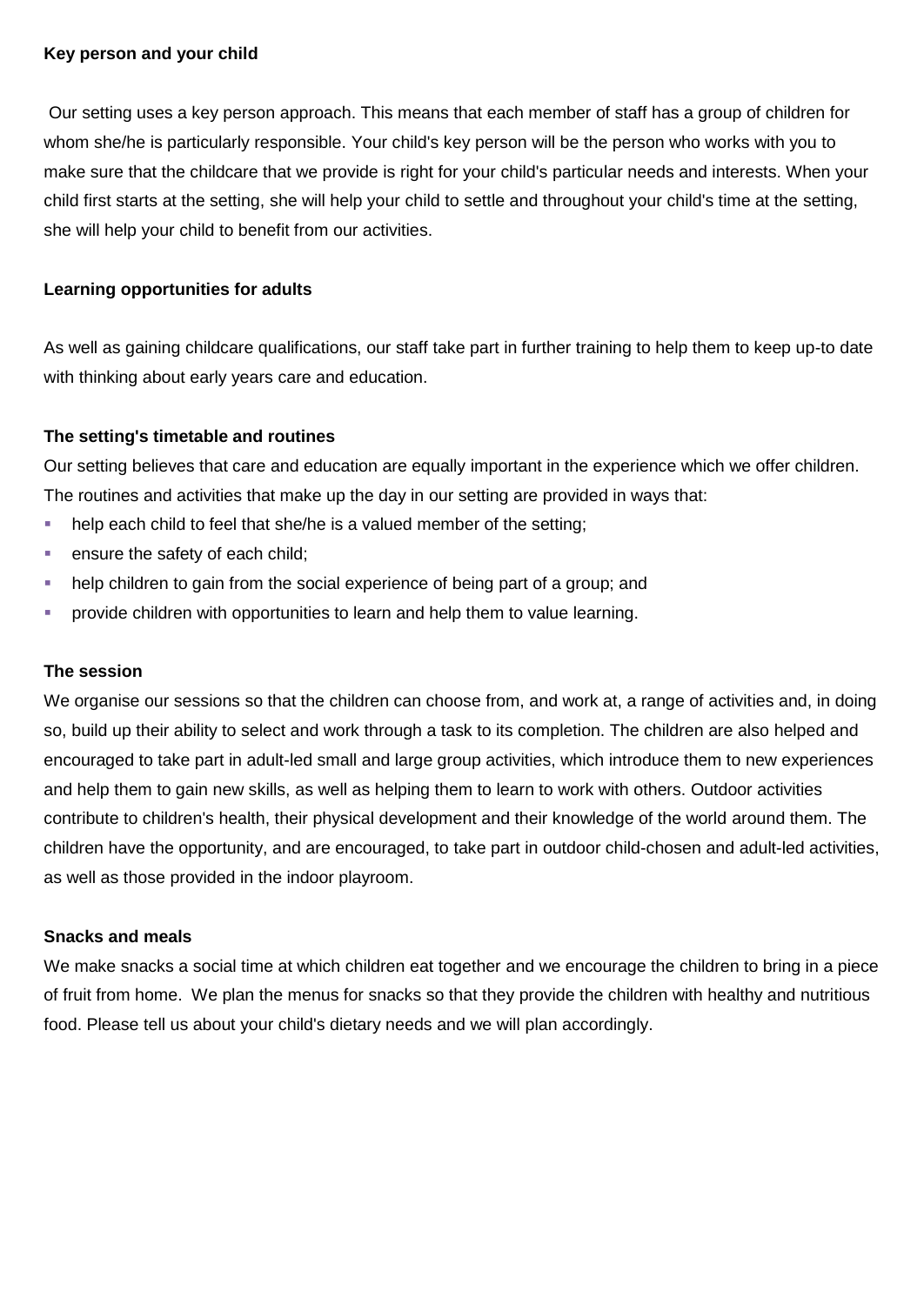## **Clothing**

We provide protective clothing for the children when they play with messy activities. We encourage children to gain the skills that help them to be independent and look after themselves. These include taking themselves to the toilet and taking off, and putting on, outdoor clothes. Clothing that is easy for them to manage will help them to do this.

## **Policies**

Our staff can explain our policies and procedures to you. Copies of which are available in the cloakroom area on the wall and on the pre-school website.

Our policies help us to make sure that the service provided by our setting is a high quality one and that being a member of the setting is an enjoyable and beneficial experience for each child and her/his parents.

Our staff and parents work together to adopt the policies and they all have the opportunity to take part in the annual review of the policies we work together with parents to adopt the policies and provide them with the opportunity to take part in the annual review of the policies. This review helps us to make sure that the policies are enabling our setting to provide a quality service for its members and the local community.

## **Safeguarding children**

Our setting has a duty under the law to help safeguard children against suspected or actual 'significant harm'. Our employment practices ensure children against the likelihood of abuse in our setting and we have a procedure for managing complaints or allegations against a member of staff.

Our way of working with children and their parents ensures that we are aware of any problems that may emerge and can offer support, including referral to appropriate agencies when necessary, to help families in difficulty.

Our designated safe guarding lead is **Carol Childs**

## **Special needs**

To make sure that our provision meets the needs of each individual child, we take account of any special needs a child may have. We work to the requirements of the best practice guidance.

Our Special Educational Needs Co-ordinator is Sarah Maguire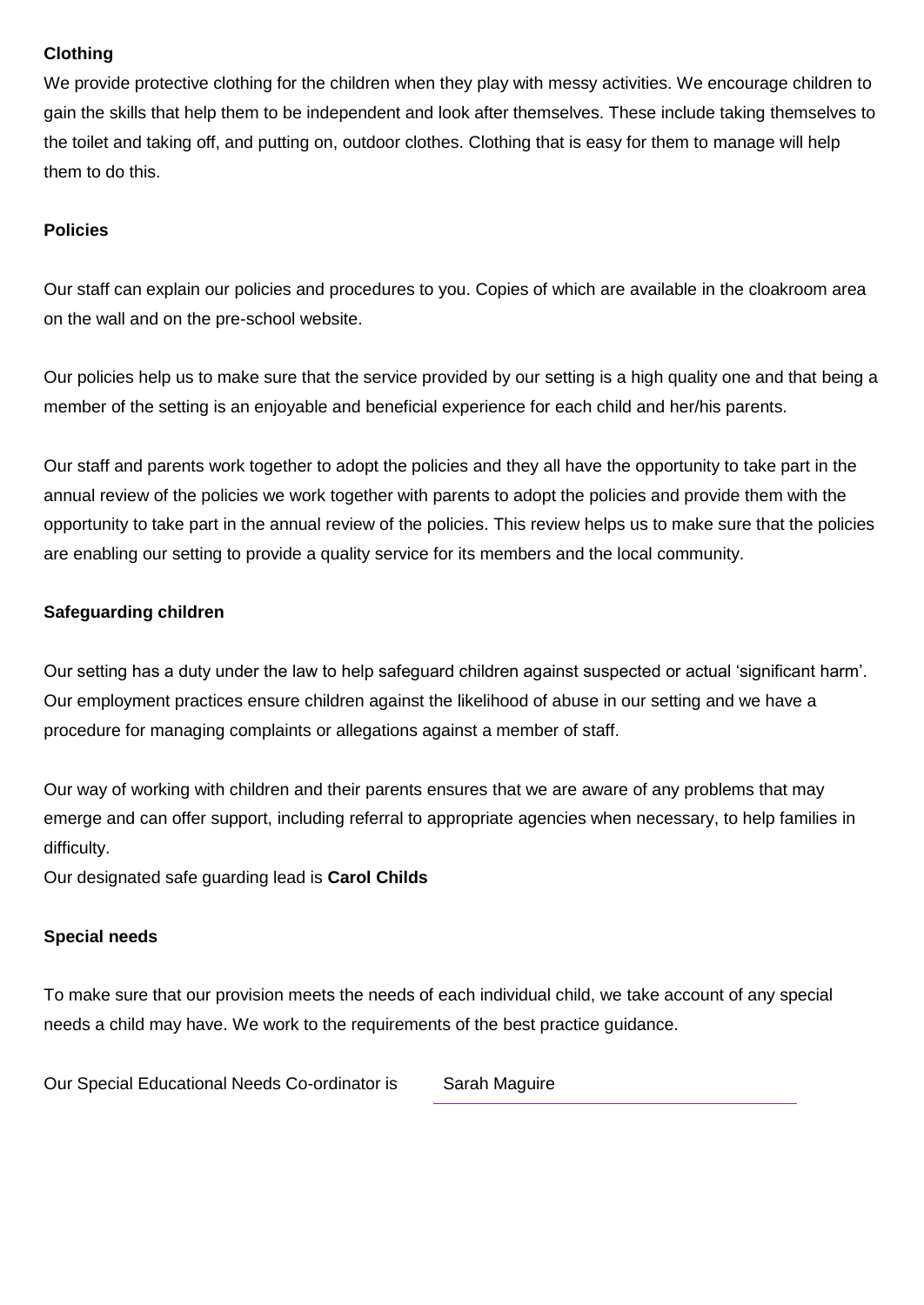## **The management of our setting**

Our setting is a charity and as such is managed by a volunteer management committee - whose members are elected by the parents of the children who attend our setting. The elections take place at our Annual General Meeting. The committee is responsible for:

- **managing our finances;**
- **EXECUTE:** employing and managing our staff;
- making sure that we have, and work to, policies that help us to provide a high-quality service; and
- **naking sure that we work in partnership with parents.**

The Annual General Meeting is open to the parents of all of the children who attend our setting. It is our shared forum for looking back over the previous year's activities and shaping the coming year's plan.

### **Starting at our setting**

### *The first days*

We want your child to feel happy and safe with us. To make sure that this is the case; our staff will work with you to decide on how to help your child to settle into the setting. Our policy on the Role of the Key Person and Settling-in is enclosed with this prospectus, or is available from Carol Childs.

We hope that you and your child enjoy being members of our setting and that you both find taking part in our activities interesting and stimulating. Our staff are always ready and willing to talk with you about your ideas, views or questions.